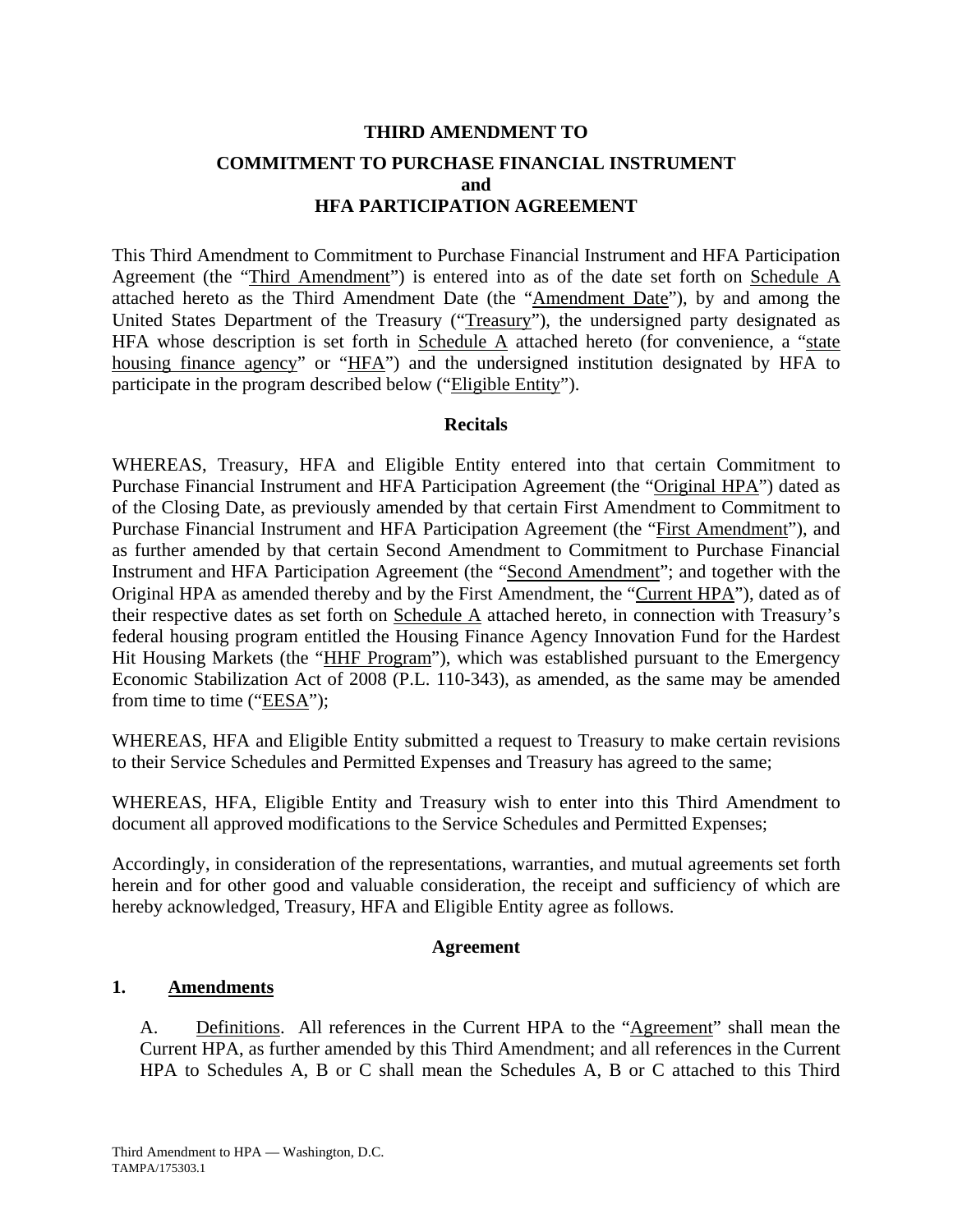Amendment. All references herein to the "HPA" shall mean the Current HPA, as further amended by this Third Amendment.

B. Schedule A. Schedule A attached to the Current HPA is hereby deleted in its entirety and replaced with Schedule A attached to this Third Amendment.

C. Schedule B. Schedule B attached to the Current HPA is hereby deleted in its entirety and replaced with Schedule B attached to this Third Amendment.

D. Schedule C. Schedule C attached to the Current HPA is hereby deleted in its entirety and replaced with Schedule C attached to this Third Amendment.

## **2. Representations, Warranties and Covenants**

A. HFA and Eligible Entity. HFA and Eligible Entity, each for itself, make the following representations, warranties and covenants to Treasury and the truth and accuracy of such representations and warranties and compliance with and performance of such covenants are continuing obligations of HFA and Eligible Entity, each as to itself. In the event that any of the representations or warranties made herein cease to be true and correct or HFA or Eligible Entity breaches any of its covenants made herein, HFA or Eligible Entity, as the case may be, agrees to notify Treasury immediately and the same shall constitute an Event of Default under the HPA.

(1) HFA and Eligible Entity each hereby certifies, represents and warrants as of the date hereof that each of the representations and warranties of HFA or Eligible Entity, as applicable, contained in the HPA are true, correct, accurate and complete in all material respects as of the date hereof. All covenants of HFA or Eligible Entity, as applicable, contained in the HPA shall remain in full force and effect and neither HFA, nor Eligible Entity is in breach of any such covenant.

(2) Eligible Entity has the full corporate power and authority to enter into, execute, and deliver this Third Amendment and any other closing documentation delivered to Treasury in connection with this Third Amendment, and to perform its obligations hereunder and thereunder.

(3) HFA has the full legal power and authority to enter into, execute, and deliver this Third Amendment and any other closing documentation delivered to Treasury in connection with this Third Amendment, and to perform its obligations hereunder and thereunder.

## **3. Miscellaneous**

A. The recitals set forth at the beginning of this Third Amendment are true and accurate and are incorporated herein by this reference.

B. Capitalized terms used but not defined herein shall have the meanings ascribed to them in the HPA.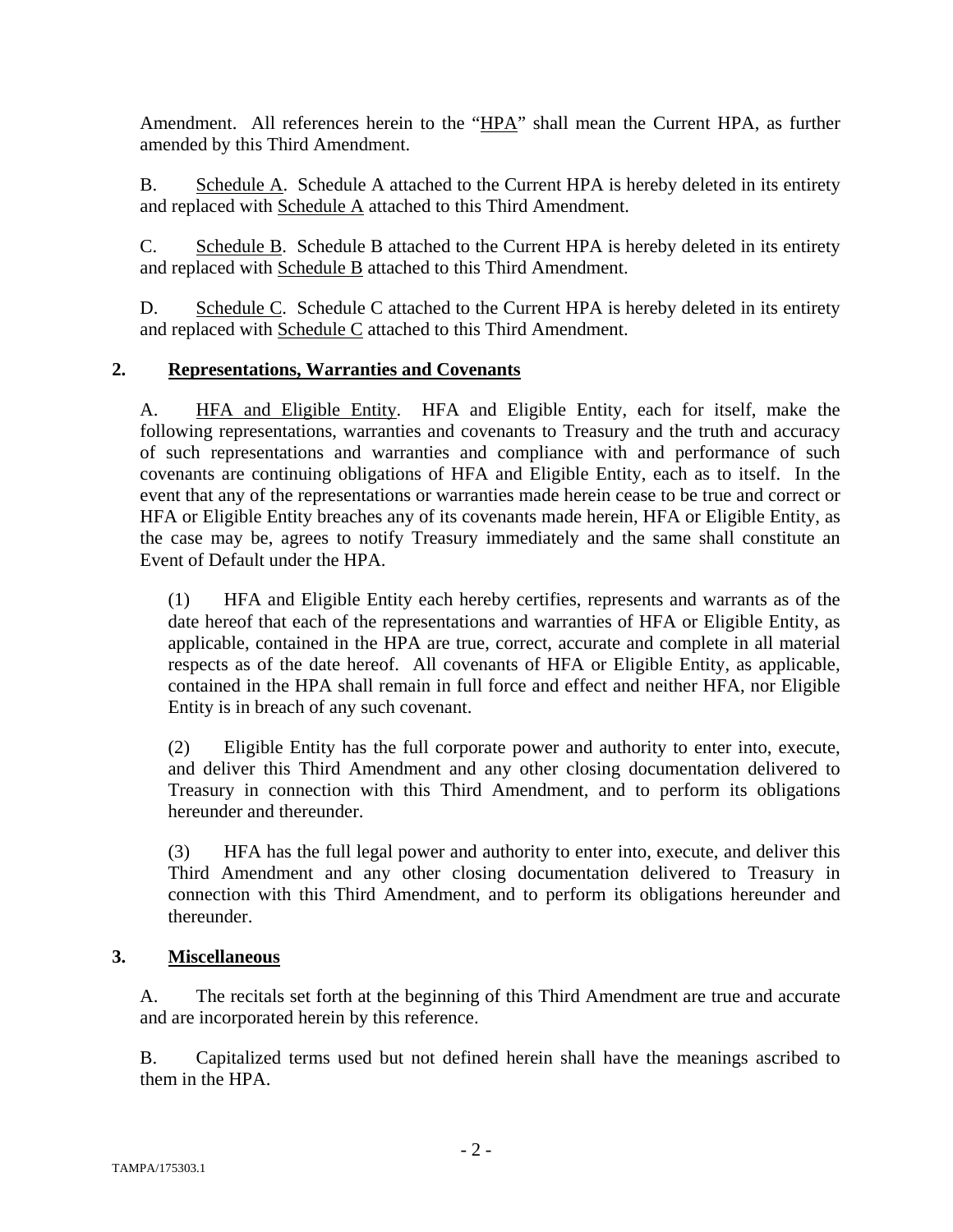C. Any provision of the HPA that is determined to be prohibited or unenforceable in any jurisdiction shall, as to such jurisdiction, be ineffective to the extent of such prohibition or unenforceability without invalidating the remaining provisions of the HPA, and no such prohibition or unenforceability in any jurisdiction shall invalidate such provision in any other jurisdiction.

D. This Third Amendment may be executed in two or more counterparts (and by different parties on separate counterparts), each of which shall be deemed an original, but all of which together shall constitute one and the same instrument. Facsimile or electronic copies of this Third Amendment shall be treated as originals for all purposes.

## [SIGNATURE PAGE FOLLOWS; REMAINDER OF PAGE INTENTIONALLY LEFT BLANK]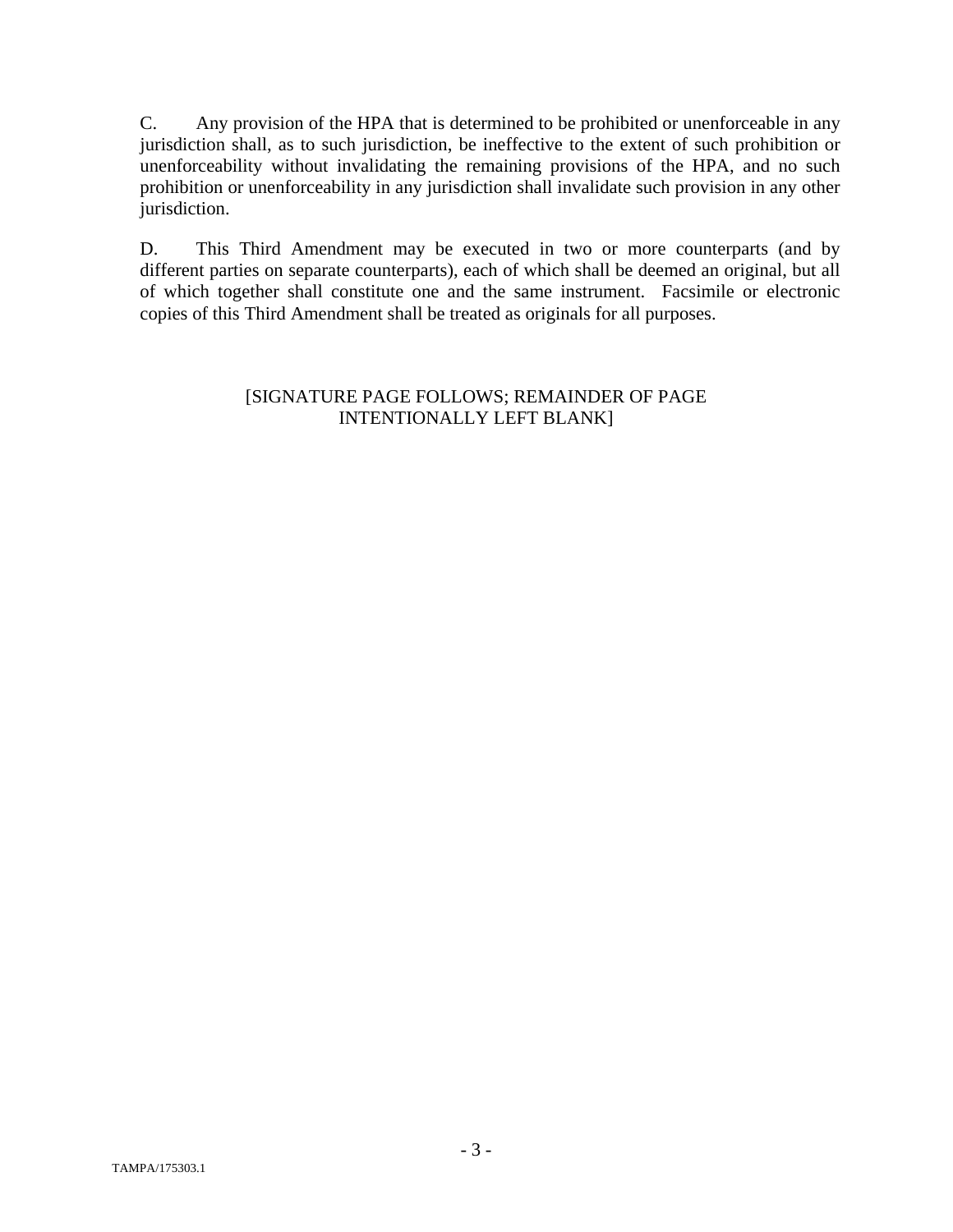**In Witness Whereof**, HFA, Eligible Entity and Treasury by their duly authorized officials hereby execute and deliver this Third Amendment to Commitment to Purchase Financial Instrument and HFA Participation Agreement as of the Amendment Date.

## **HFA**: **TREASURY**:

DISTRICT OF COLUMBIA HOUSING FINANCE AGENCY

UNITED STATES DEPARTMENT OF THE **TREASURY** 

By: <u>/s/ Harry D. Sewell</u> By: Name: Harry D. Sewell By:

Name: Timothy G. Massad Title: Executive Director Title: Acting Assistant Secretary for Financial Stability

### **ELIGIBLE ENTITY**:

DISTRICT OF COLUMBIA HOUSING FINANCE AGENCY

By: /s/ Harry D. Sewell Name: Harry D. Sewell Title: Executive Director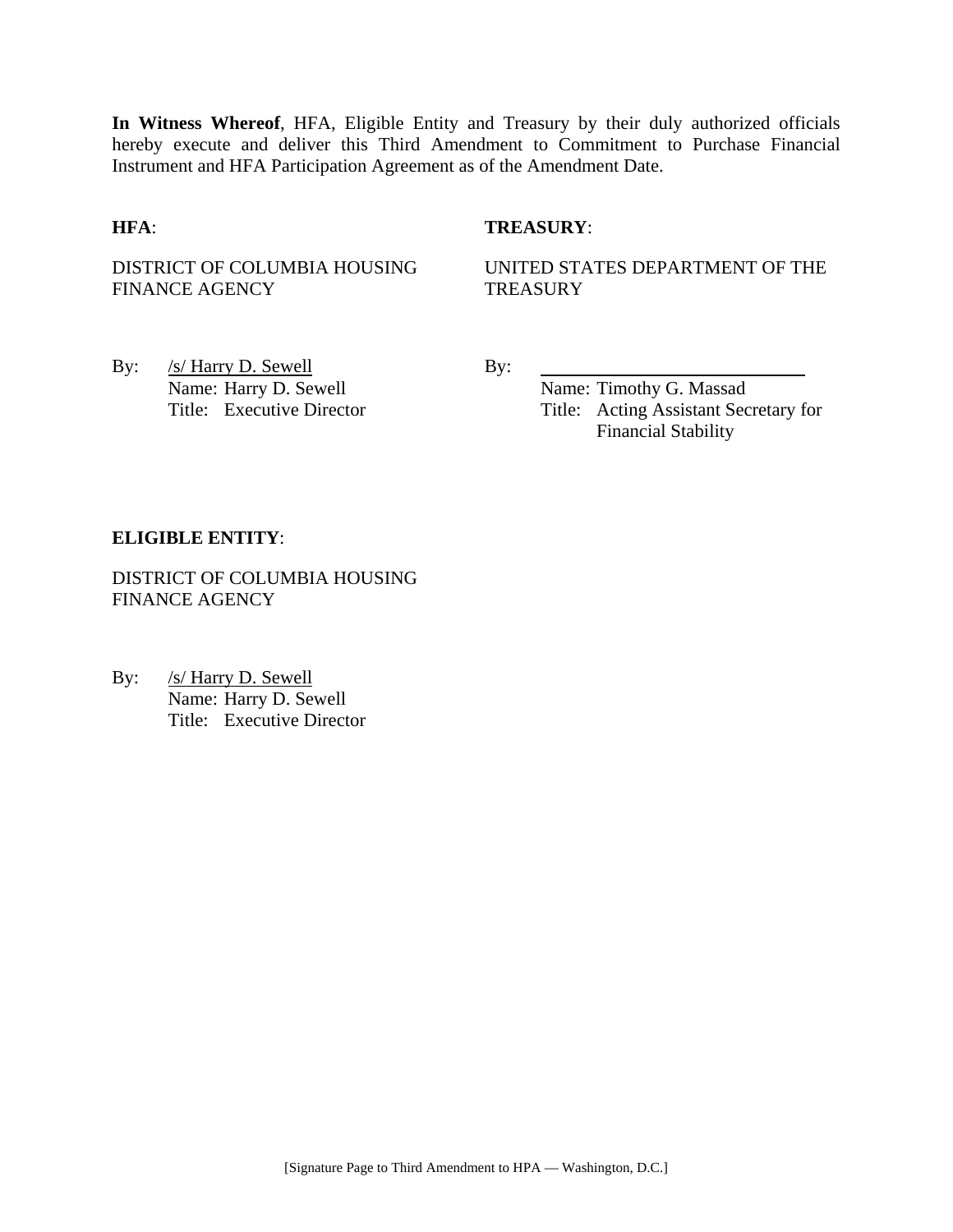In Witness Whereof, HFA, Eligible Entity and Treasury by their duly authorized officials hereby execute and deliver this Third Amendment to Commitment to Purchase Financial Instrument and HFA Participation Agreement as of the Amendment Date.

 $\overline{\phantom{a}}$ 

HFA:

#### TREASURY:

DISTRICT OF COLUMBIA HOUSING FINANCE AGENCY

By:

 $\ddot{\phantom{a}}$ 

Name: Title:

UNITED STATES DEPARTMENT OF THE **TREASURY** 

 $By:$ 

Name: Timothy G. Massad Title: Acting Assistant Secretary for Financial Stability

#### ELIGIBLE ENTITY:

DISTRICT OF COLUMBIA HOUSING FINANCE AGENCY

By:

Name: Title: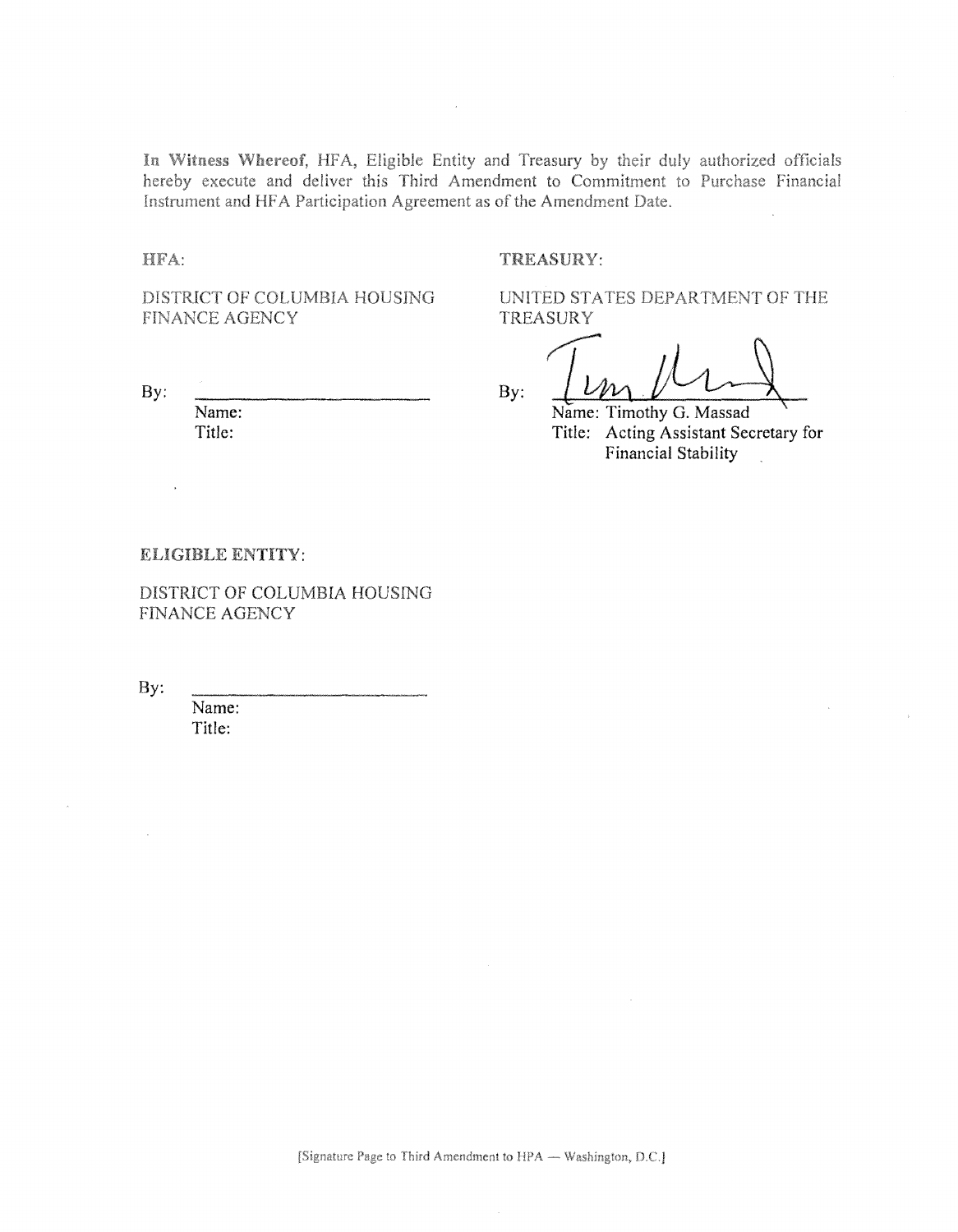# **EXHIBITS AND SCHEDULES**

Schedule A Basic Information<br>Schedule B Service Schedules

Schedule B Service Schedules<br>Schedule C Permitted Expenses

Permitted Expenses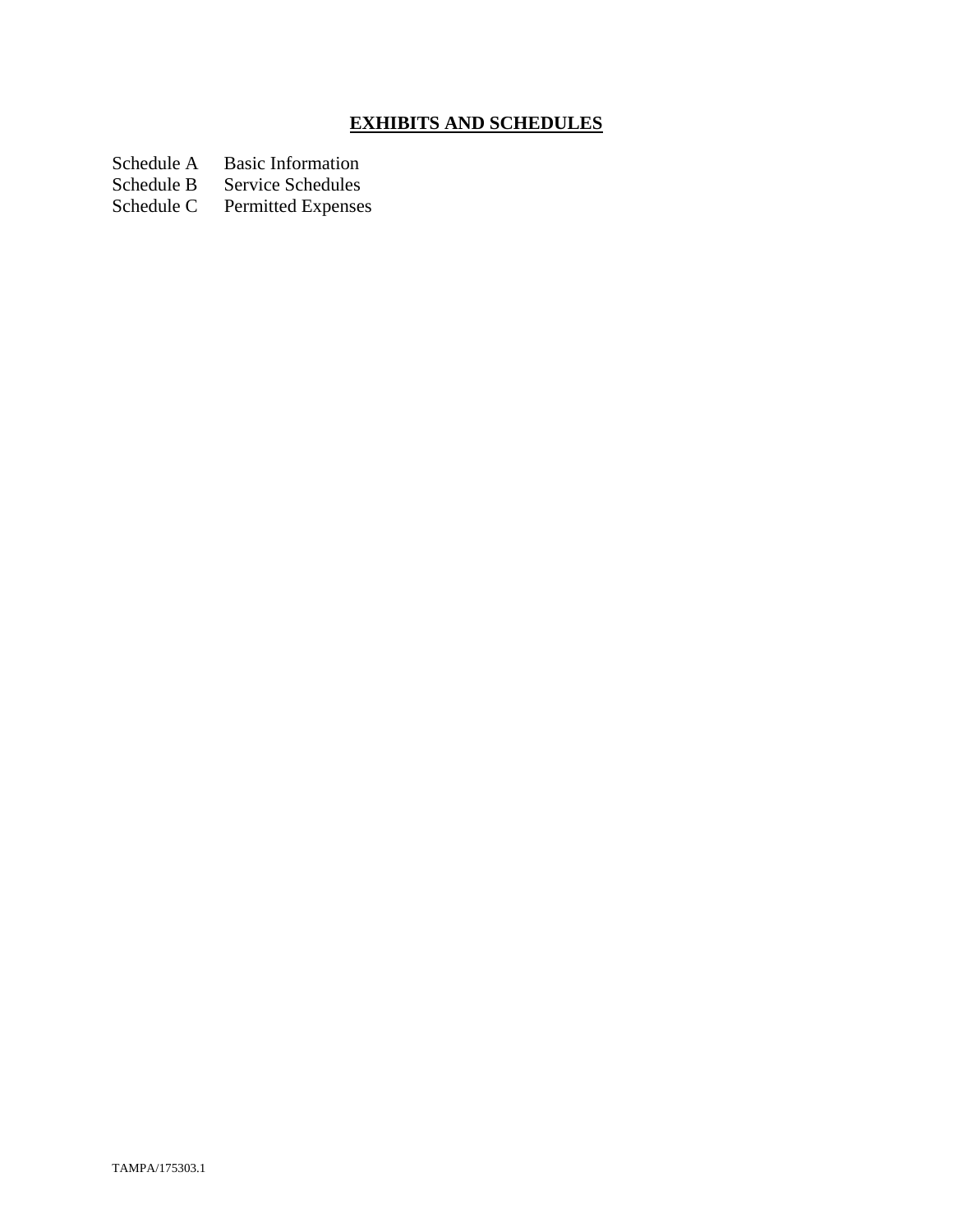## **SCHEDULE A**

## **BASIC INFORMATION**

Eligible Entity Information:

Name of the Eligible Entity: District of Columbia Housing Finance Agency<sup>1</sup> Corporate or other organizational form: body corporate and instrumentality of the District of Columbia, organized and existing under and pursuant to the District of Columbia Housing Finance Agency Act, D.C. Law 2-135, as amended (D.C. Code, § 42-2701.01 et. Seq.) Jurisdiction of organization: District of Columbia Notice Information:

| <b>HFA</b> Information:<br>Name of HFA: | District of Columbia Housing Finance Agency                                                                                                                                                                                                         |
|-----------------------------------------|-----------------------------------------------------------------------------------------------------------------------------------------------------------------------------------------------------------------------------------------------------|
| Organizational form:                    | body corporate and instrumentality of the<br>District of Columbia, organized and existing<br>under and pursuant to the District of<br>Columbia Housing Finance Agency Act,<br>D.C. Law 2-135, as amended (D.C. Code, $\S$ )<br>42-2701.01 et. Seq.) |
| Date of Application:                    | September 1, 2010                                                                                                                                                                                                                                   |
| Date of Action Plan:                    | September 1, 2010                                                                                                                                                                                                                                   |
| Notice Information:                     | Same as Notice Information for Eligible<br>Entity                                                                                                                                                                                                   |

1

<sup>1</sup> References in the Agreement to the term "HFA" shall mean the District of Columbia Housing Finance Agency ("DCHFA") in its capacity as an HFA as such term is used in the Agreement; references in the Agreement to the term "Eligible Entity" shall mean DCHFA, in its capacity as Eligible Entity as such term is used in the Agreement.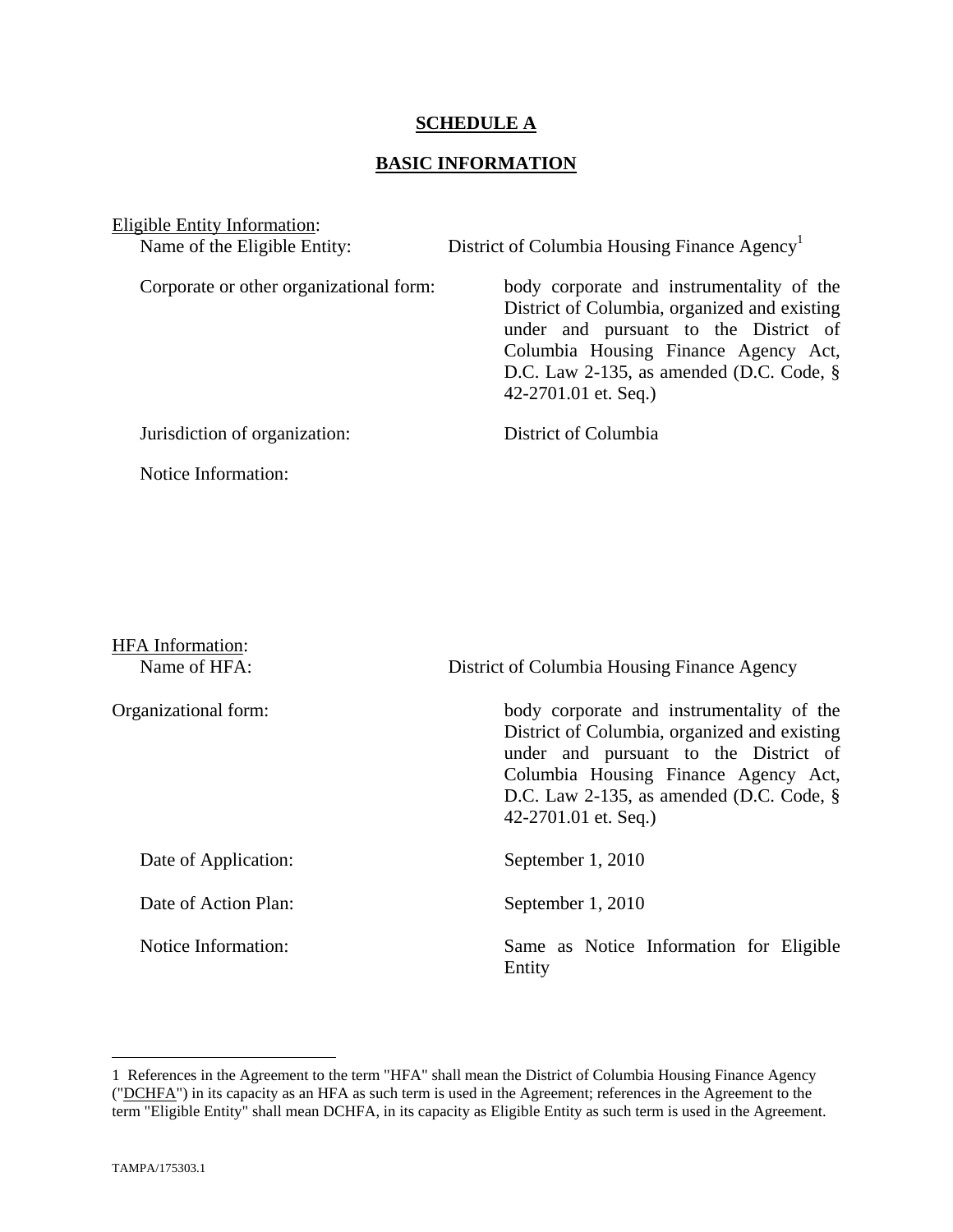| Program Participation Cap:                                                          | \$20,697,198.00                                                                                                                                        |
|-------------------------------------------------------------------------------------|--------------------------------------------------------------------------------------------------------------------------------------------------------|
| Portion of Program Participation Cap<br><b>Representing Original HHF Funds:</b>     | N/A                                                                                                                                                    |
| Portion of Program Participation Cap<br><b>Representing Unemployment HHF Funds:</b> | \$7,726,678.00                                                                                                                                         |
| Permitted Expenses:                                                                 | \$3,380,494.00                                                                                                                                         |
| <b>Closing Date:</b>                                                                | September 23, 2010                                                                                                                                     |
| <b>First Amendment Date:</b>                                                        | September 29, 2010                                                                                                                                     |
| <b>Second Amendment Date:</b>                                                       | December 16, 2010                                                                                                                                      |
| Third Amendment Date:                                                               | March 31, 2011                                                                                                                                         |
| <b>Eligible Entity Depository Account Information:</b>                              | See account information set forth in the<br>Depository Account Control Agreement<br>between Treasury and Eligible Entity<br>regarding the HHF Program. |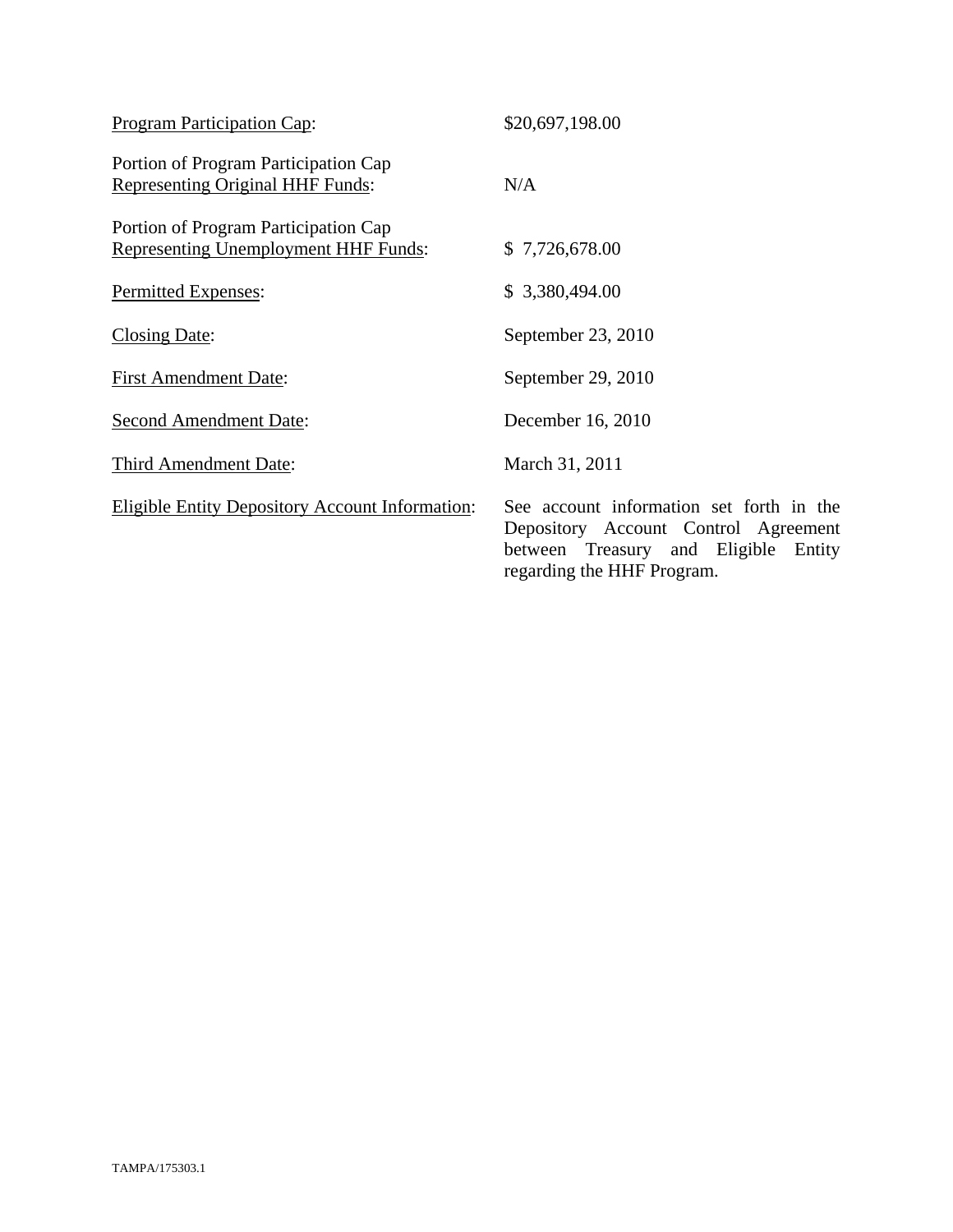## **SCHEDULE B**

## **SERVICE SCHEDULES**

The Service Schedules attached as Schedule B to the Current HPA are hereby deleted in their entirety and replaced with the attached Service Schedules (numbered sequentially as Service Schedule B-1, Service Schedule B-2, et. seq.), which collectively comprise Schedule B to the HPA.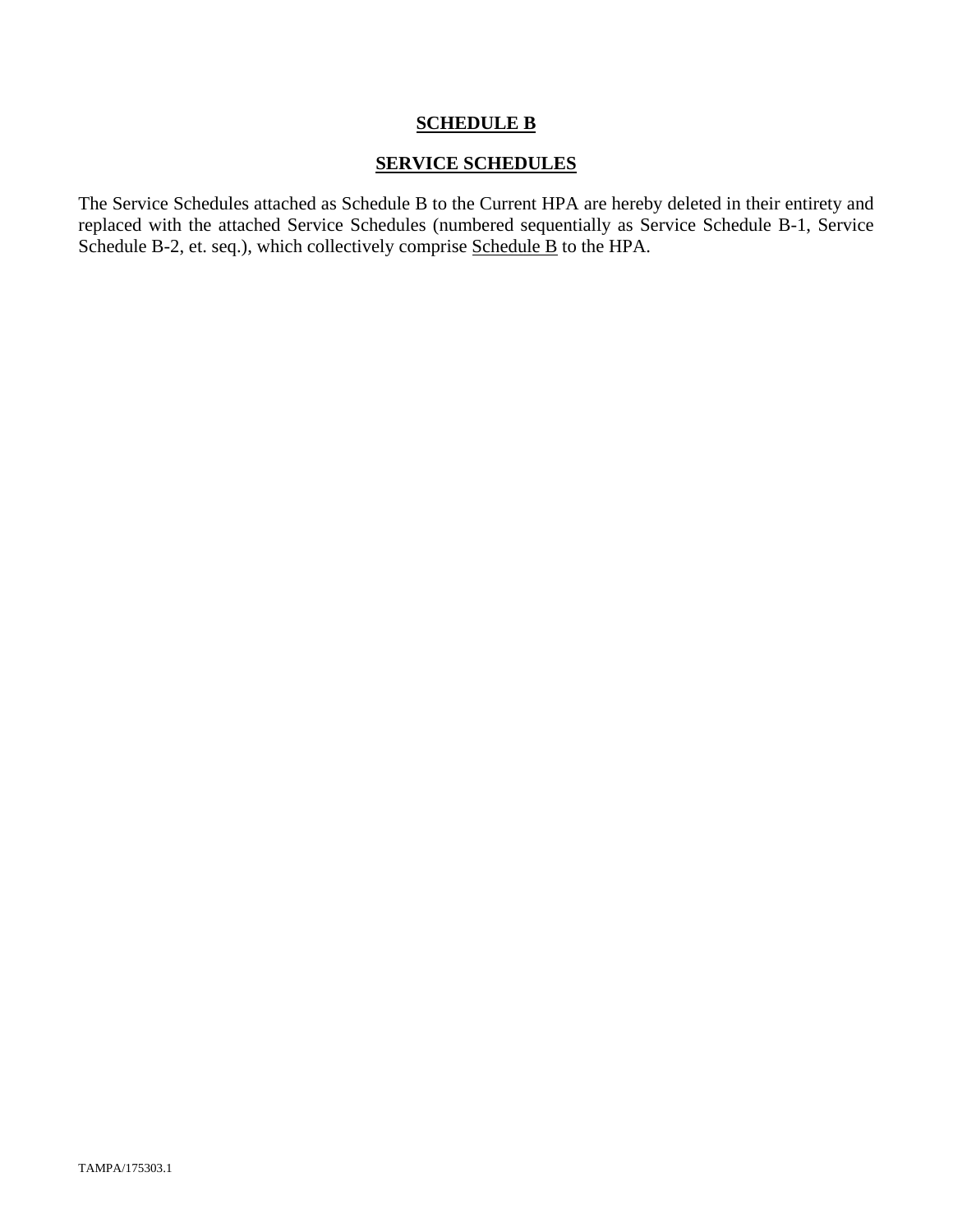## **SERVICE SCHEDULE B-1**

## **District of Columbia Housing Finance Agency HOMESAVER PROGRAM Summary Guidelines**

| 1.<br><b>Program Overview</b> | The HomeSaver Program will offer lump sum or ongoing<br>monthly payments to Unemployment Insurance (UI) claimants<br>or those who have received UI payments in the past six $(6)$<br>months. Approved applicants may receive up to fifteen (15)<br>months of assistance from the HomeSaver Program.                                                                                                                                                                                                                                                                                                                                                                                                                                                               |
|-------------------------------|-------------------------------------------------------------------------------------------------------------------------------------------------------------------------------------------------------------------------------------------------------------------------------------------------------------------------------------------------------------------------------------------------------------------------------------------------------------------------------------------------------------------------------------------------------------------------------------------------------------------------------------------------------------------------------------------------------------------------------------------------------------------|
|                               | The HomeSaver Program is made up of three components:<br>The Lifeline component will offer a one-time payment of up<br>to three (3) months mortgage delinquency; including 100%<br>of principal, interest, taxes, insurance (PITI), late fees, coop<br>fees, condo fees, etc., in order to bring the mortgage current.                                                                                                                                                                                                                                                                                                                                                                                                                                            |
|                               | The Mortgage Assistance component will provide up to<br>fifteen (15) months of payments equal to 100% of the<br>mortgage payment (PITI). Mortgage Assistance may<br>include principal, interest, taxes, insurance (PITI), late fees,<br>coop fees, condo fees, etc., in order to bring the mortgage<br>current. Mortgage Assistance will terminate: (i) at the end<br>of the fifteen $(15)$ months or once the program cap is<br>reached; (ii) the end of UI payments, due to reemployment,<br>plus two (2) months (provided that the participant has not<br>received more than a total of fifteen (15) months of<br>assistance or the program cap amount; or (iii) failure to<br>comply with the requirements of DOES for continuation of<br><b>UI</b> Payments. |
|                               | The Restore component will be available for program<br>participants who need a one-time payment to "catch up" (up<br>to six (6) months of delinquency) but who have sufficient<br>resources to continue making timely mortgage payments.<br>The Restore component is for recently employed participants<br>who have received UI payments within the past six $(6)$<br>months but have since found employment. The Restore<br>component may only cover arrearages accumulated during<br>the period of unemployment or substantial<br>underemployment. Restore may include principal, interest,<br>taxes, insurance (PITI), late fees, coop fees, condo fees, etc.,<br>in order to bring the mortgage current.                                                      |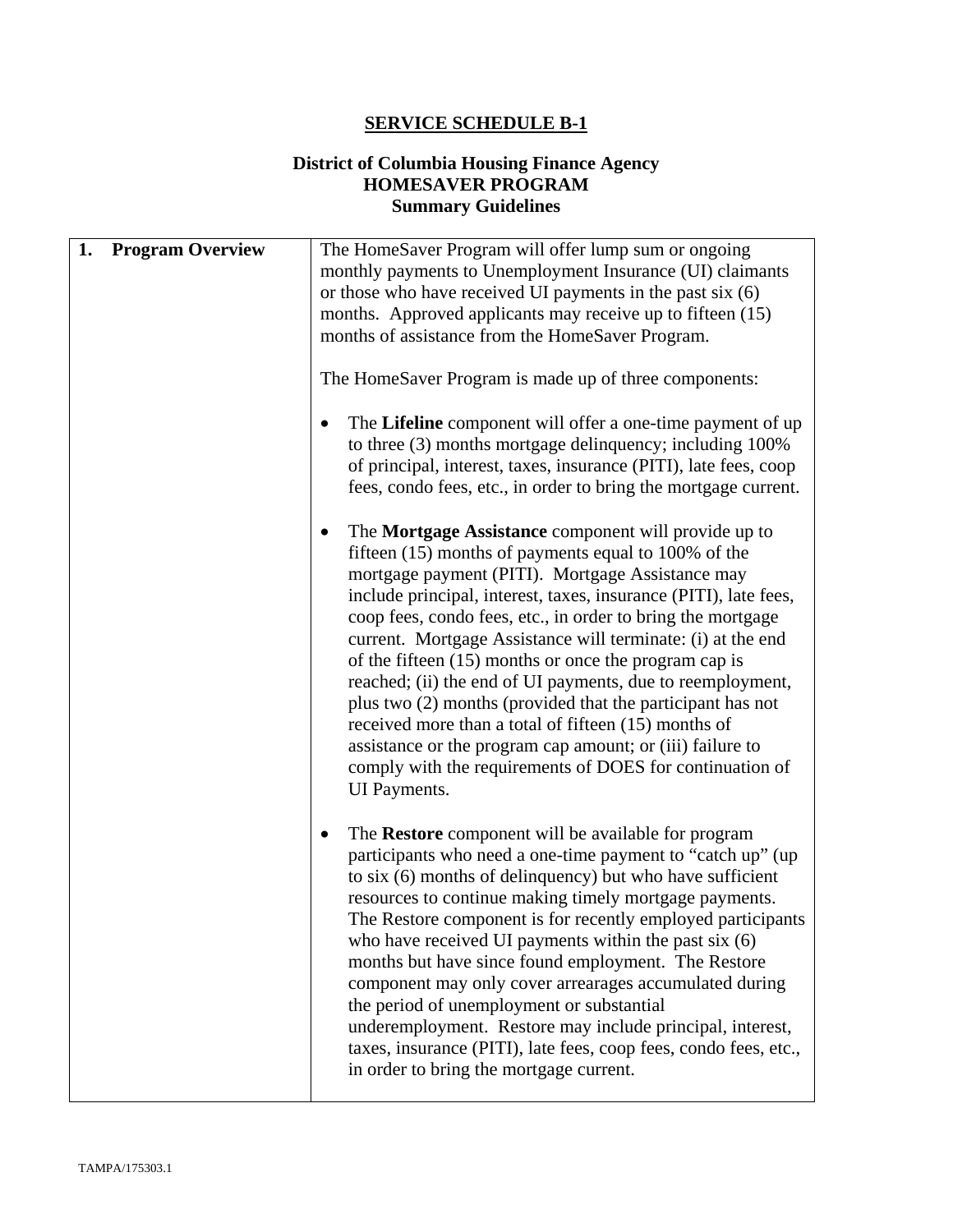|    |                                                                                       | Applicants will be referred to the HomeSaver Program after<br>completion of an intake package to include: (1) proof of<br>identity; (2) current statement of mortgage note; (3) payment<br>coupon; and (4) proof of receipt of UI payment(s). Intake<br>packages will be forwarded to the HomeSaver Program<br>Coordinator for review and approval from either: (a) a U.S.<br>Department of Housing and Urban Development (HUD)<br>approved housing counseling agency; (b) Counselor Direct<br>(www.counselordirect.com) or DCHFA website; or (c) a call-in<br>number.                                                                                                                                                                                                                                                                                                                                                                                                                    |
|----|---------------------------------------------------------------------------------------|-------------------------------------------------------------------------------------------------------------------------------------------------------------------------------------------------------------------------------------------------------------------------------------------------------------------------------------------------------------------------------------------------------------------------------------------------------------------------------------------------------------------------------------------------------------------------------------------------------------------------------------------------------------------------------------------------------------------------------------------------------------------------------------------------------------------------------------------------------------------------------------------------------------------------------------------------------------------------------------------|
| 2. | <b>Program Goals</b>                                                                  | <b>Foreclosure prevention</b> – The primary goal of the HomeSaver<br>Program is to prevent foreclosures that will erode the base of<br>homeowners in the city, which already lags behind the national<br>average in the rate of homeownership.                                                                                                                                                                                                                                                                                                                                                                                                                                                                                                                                                                                                                                                                                                                                            |
|    |                                                                                       | Synergistic interaction - The DCHFA will partner with other<br>organizations (i.e. DOES and the Urban Institute) to define the<br>universe of potential candidates for the HomeSaver Program,<br>perform outreach and intake, and ultimately deliver timely<br>assistance to prevent foreclosure. DOES is the District agency<br>that administers the city's UI and job training programs. The<br>Urban Institute (the Institute) has conducted extensive research<br>into housing issues in DC including mortgage delinquencies and<br>foreclosures. The Urban Institute gathers data, conducts<br>research, evaluates programs, offers technical assistance<br>overseas, and educates Americans on social and economic issues<br>— to foster sound public policy and effective government.<br><b>Simplicity</b> – The DCHFA will employ a HomeSaver Program<br>design that seeks to minimize administrative costs thereby<br>maximizing the amount of dollars available for assistance. |
| 3. | <b>Target Population /</b><br><b>Areas</b>                                            | The HomeSaver Program will be city-wide although the<br>DCHFA intends to "pilot test" the HomeSaver Program design<br>in Wards 5, 7 and 8; those hardest hit by both unemployment<br>and foreclosure.                                                                                                                                                                                                                                                                                                                                                                                                                                                                                                                                                                                                                                                                                                                                                                                     |
| 4. | <b>Program Allocation</b><br>(Excluding<br><b>Administrative</b><br><b>Expenses</b> ) | \$17,316,704.00                                                                                                                                                                                                                                                                                                                                                                                                                                                                                                                                                                                                                                                                                                                                                                                                                                                                                                                                                                           |
| 5. | <b>Borrower Eligibility</b><br>Criteria                                               | Candidates for HomeSaver Program assistance will be those in<br>the DOES database receiving UI payments or those who have<br>received UI payments in the past six months. Eligible program                                                                                                                                                                                                                                                                                                                                                                                                                                                                                                                                                                                                                                                                                                                                                                                                |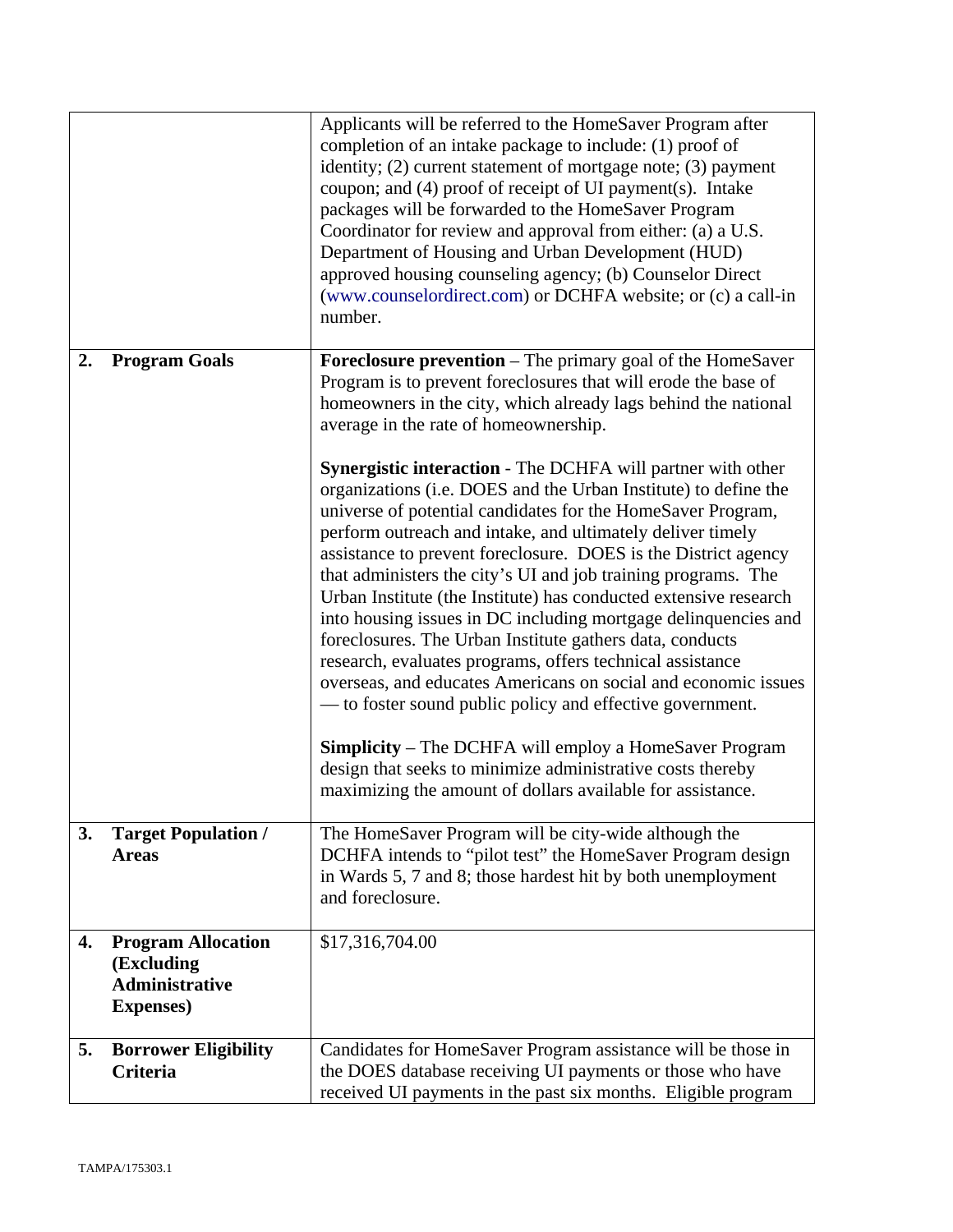|    |                                                       | participants will be:                                                                                                                                                                                                                                                                                                                                                                                                                                                                                                                                                                                                  |
|----|-------------------------------------------------------|------------------------------------------------------------------------------------------------------------------------------------------------------------------------------------------------------------------------------------------------------------------------------------------------------------------------------------------------------------------------------------------------------------------------------------------------------------------------------------------------------------------------------------------------------------------------------------------------------------------------|
|    |                                                       | District of Columbia residents;<br>homeowners residing in their primary residences;<br>٠<br>homeowners as evidenced by the deed of trust;<br>borrowers who are receiving or have received UI payments<br>$\bullet$<br>in the past six $(6)$ months;<br>homeowners who have not received a foreclosure notice;<br>٠<br>homeowners who are not in active bankruptcy.<br>All program participants will be required to sign a notarized<br>Hardship Affidavit attesting to their inability to make mortgage<br>payments due to unemployment or substantial underemployment<br>that occurred through no fault of their own. |
| 6. | <b>Property / Loan</b><br><b>Eligibility Criteria</b> | Single family home, condominium or cooperative.                                                                                                                                                                                                                                                                                                                                                                                                                                                                                                                                                                        |
| 7. | <b>Program Exclusions</b>                             | Homeowners with an outstanding mortgage balance greater<br>$\bullet$<br>than \$729,750.<br>Homeowners not receiving, or who have not received UI<br>$\bullet$<br>payments in the past six months.                                                                                                                                                                                                                                                                                                                                                                                                                      |
| 8. | <b>Structure of Assistance</b>                        | All loans will be recorded as non-recourse junior liens against<br>the property and will be non-amortizing. Loans will be forgiven<br>at a rate of 20% per year such that in year six the loan will be<br>forgiven and the lien removed.                                                                                                                                                                                                                                                                                                                                                                               |
|    |                                                       | The loan will only be repayable if the program participant sells<br>or refinances the property prior to expiration of the lien period,<br>and then only to the extent there is sufficient equity to pay that<br>portion of the loan that has not been forgiven.                                                                                                                                                                                                                                                                                                                                                        |
|    |                                                       | Loan funds repaid by program participants will be recycled until<br>December 31, 2017. After December 31, 2017, any remaining<br>returned or recaptured funds will be returned to Treasury.                                                                                                                                                                                                                                                                                                                                                                                                                            |
| 9. | <b>Per Household</b><br><b>Assistance</b>             | Maximum program assistance is \$32,385 per household.                                                                                                                                                                                                                                                                                                                                                                                                                                                                                                                                                                  |
|    | 10. Duration of Assistance                            | The maximum duration of assistance will be fifteen (15)<br>months. The duration of assistance with respect to each<br>program will be as follows:                                                                                                                                                                                                                                                                                                                                                                                                                                                                      |
|    |                                                       | <b>Lifeline</b> - One time payment equal to up to three $(3)$ months<br>٠<br>of monthly payments.                                                                                                                                                                                                                                                                                                                                                                                                                                                                                                                      |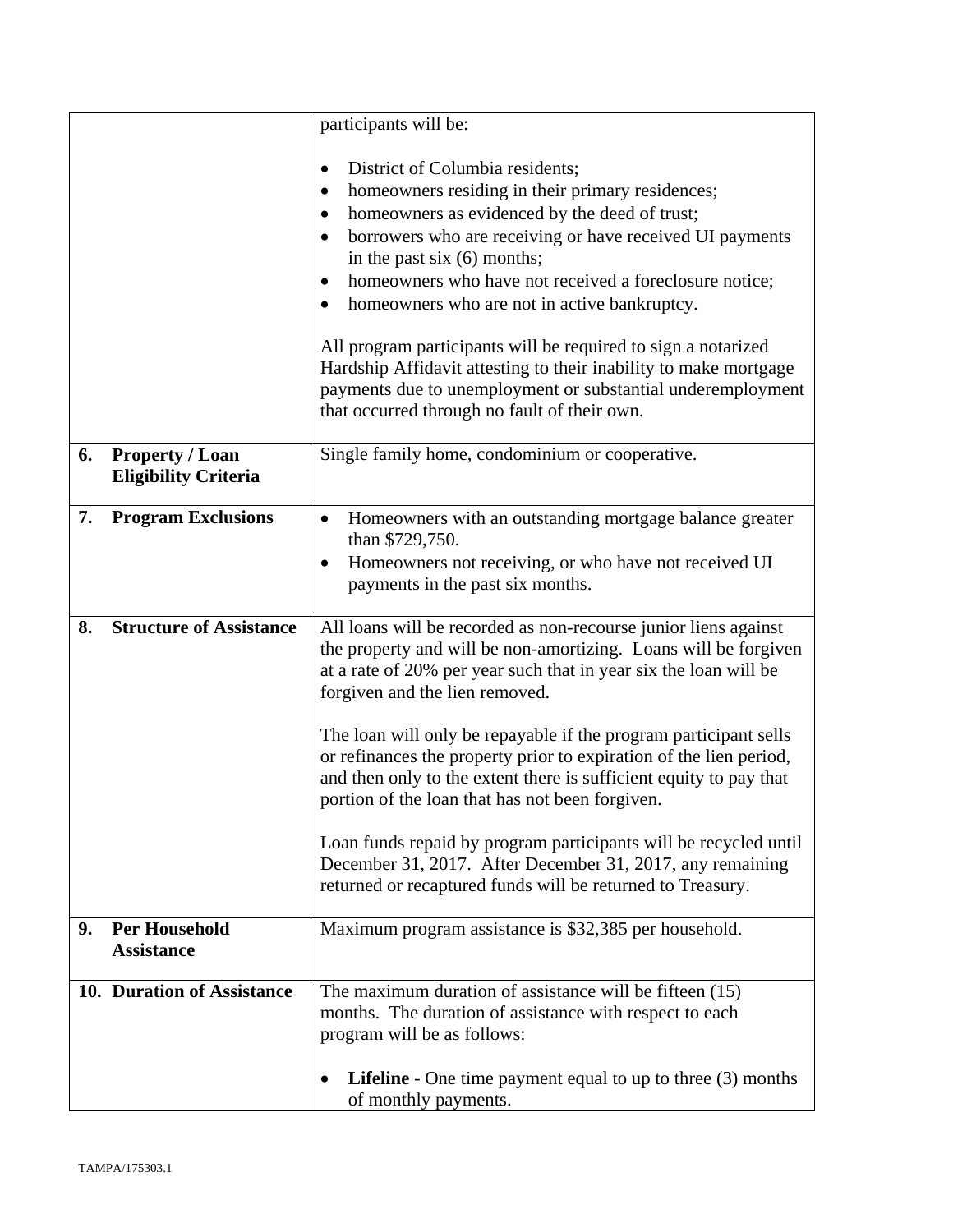|                                                                         | Mortgage Assistance - Payments of PITI for up to fifteen<br>$\bullet$<br>$(15)$ months.<br><b>Restore</b> - One time payment equal to up to six (6) months of<br>monthly payments.<br>If eligible, participants may participate in one or more programs.<br>If, for example a program participant receives Lifeline<br>assistance to bring his/her mortgage current after a three (3)<br>month delinquency payment, the participant may still be eligible<br>for twelve (12) months of Mortgage Assistance payments.                    |
|-------------------------------------------------------------------------|-----------------------------------------------------------------------------------------------------------------------------------------------------------------------------------------------------------------------------------------------------------------------------------------------------------------------------------------------------------------------------------------------------------------------------------------------------------------------------------------------------------------------------------------|
| 11. Estimated Number of<br>Participating<br><b>Households</b>           | 540-1000                                                                                                                                                                                                                                                                                                                                                                                                                                                                                                                                |
| 12. Program Inception /<br><b>Duration</b>                              | The HomeSaver Program is expected to begin on January 18,<br>2011 and continue for approximately three (3) years or until all<br>funds are exhausted but not later than December 31, 2017.                                                                                                                                                                                                                                                                                                                                              |
| 13. Program Interactions<br>with Other HFA<br><b>Programs</b>           | Homeowners may access other District programs. The DCHFA<br>will explore partnerships with other District agencies that have<br>programs assisting District residents with foreclosure issues<br>including the Department of Housing and Community<br>Development (DHCD) and the Department of Insurance<br>Securities and Banking (DISB). DISB provides foreclosure<br>mitigation assistance and DHCD funds foreclosure prevention<br>counseling and other Federal programs including the<br>Neighborhood Stabilization Program (NSP). |
| 14. Program Interactions<br>with HAMP                                   | Eligible homeowners may also access Federal programs<br>including HAMP and HAMP UP. Homeowners may utilize<br>HAMP UP before or after the HomeSaver Program.                                                                                                                                                                                                                                                                                                                                                                            |
| 15. Program Leverage with<br><b>Other Financial</b><br><b>Resources</b> | The DCHFA will provide \$458,248 of in-kind administrative<br>expenses to the HomeSaver Program. The HomeSaver Program<br>requires no financial contribution from servicers or lenders,<br>however loan modifications or contributions/fee waivers are<br>allowed but not required.                                                                                                                                                                                                                                                     |
| 16. Qualify as an<br>Unemployment<br>Program                            | $\square$ No<br>$\overline{\mathsf{d}}$ Yes                                                                                                                                                                                                                                                                                                                                                                                                                                                                                             |